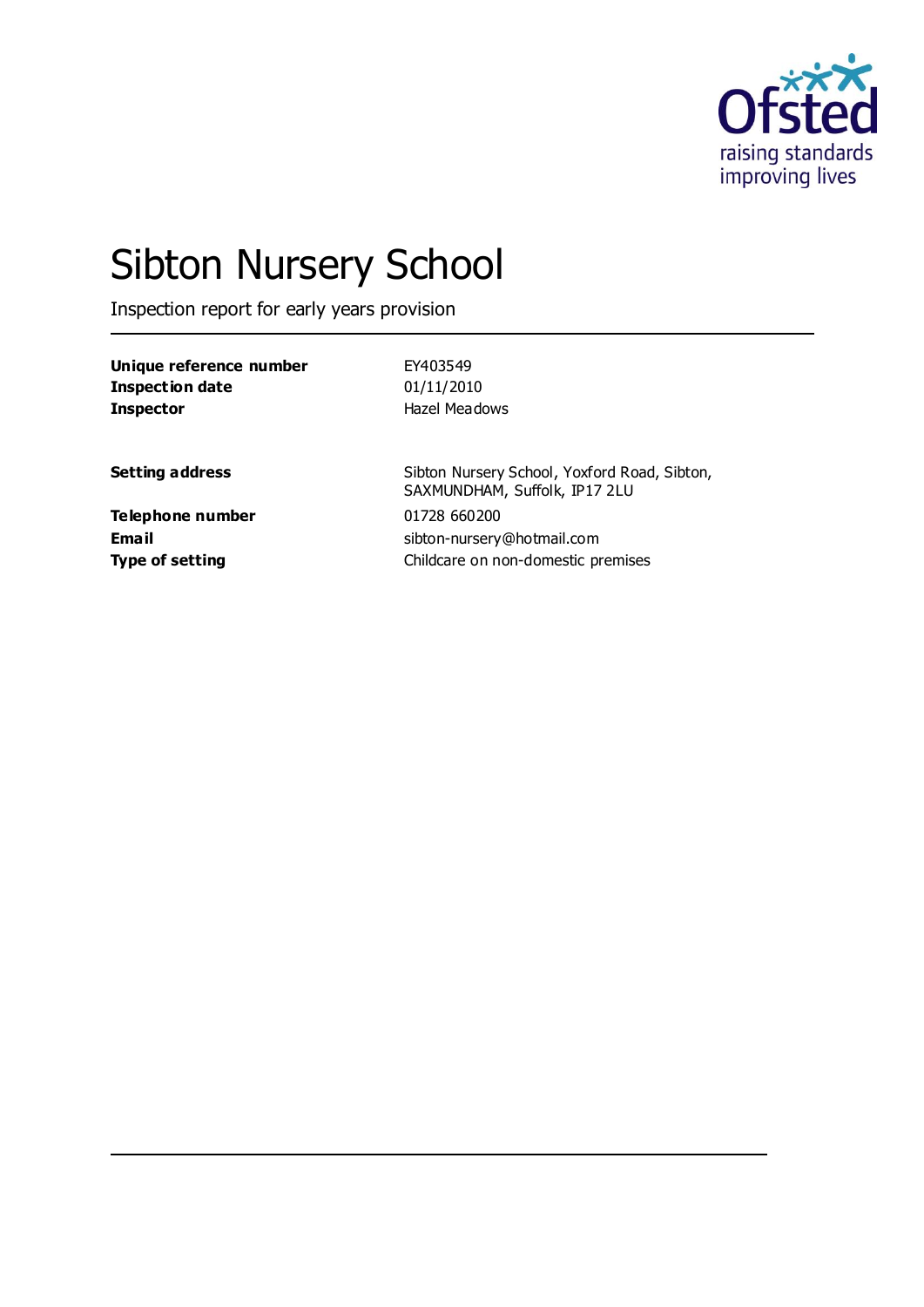The Office for Standards in Education, Children's Services and Skills (Ofsted) regulates and inspects to achieve excellence in the care of children and young people, and in education and skills for learners of all ages. It regulates and inspects childcare and children's social care, and inspects the Children and Family Court Advisory Support Service (Cafcass), schools, colleges, initial teacher training, work-based learning and skills training, adult and community learning, and education and training in prisons and other secure establishments. It assesses council children's services, and inspects services for looked after children, safeguarding and child protection.

If you would like a copy of this document in a different format, such as large print or Braille, please telephone 0300 123 1231, or email enquiries@ofsted.gov.uk.

You may copy all or parts of this document for non-commercial educational purposes, as long as you give details of the source and date of publication and do not alter the information in any way.

T: 0300 123 1231 Textphone: 0161 618 8524 E: enquiries@ofsted.gov.uk W: [www.ofsted.gov.uk](http://www.ofsted.gov.uk/)

© Crown copyright 2010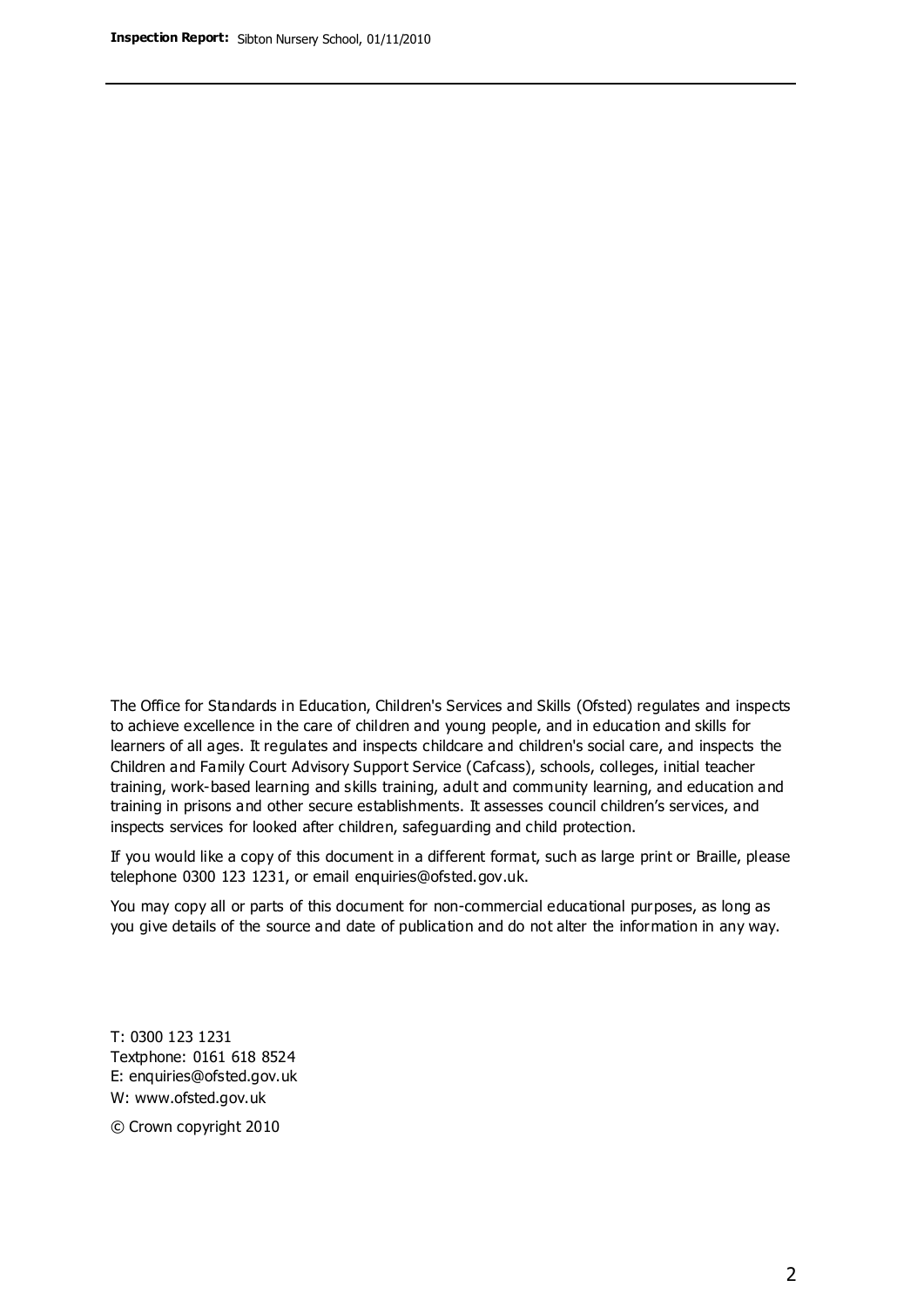## **Introduction**

This inspection was carried out by Ofsted under Sections 49 and 50 of the Childcare Act 2006 on the quality and standards of the registered early years provision. 'Early years provision' refers to provision regulated by Ofsted for children from birth to 31 August following their fifth birthday (the early years age group). The registered person must ensure that this provision complies with the statutory framework for children's learning, development and welfare, known as the *Early* Years Foundation Stage.

The provider must provide a copy of this report to all parents with children at the setting where reasonably practicable. The provider must provide a copy of the report to any other person who asks for one, but may charge a fee for this service (The Childcare (Inspection) Regulations 2008 regulations 9 and 10).

The setting also makes provision for children older than the early years age group which is registered on the voluntary and/or compulsory part(s) of the Childcare Register. This report does not include an evaluation of that provision, but a comment about compliance with the requirements of the Childcare Register is included in Annex B.

Please see our website for more information about each childcare provider. We publish inspection reports, conditions of registration and details of complaints we receive where we or the provider take action to meet the requirements of registration.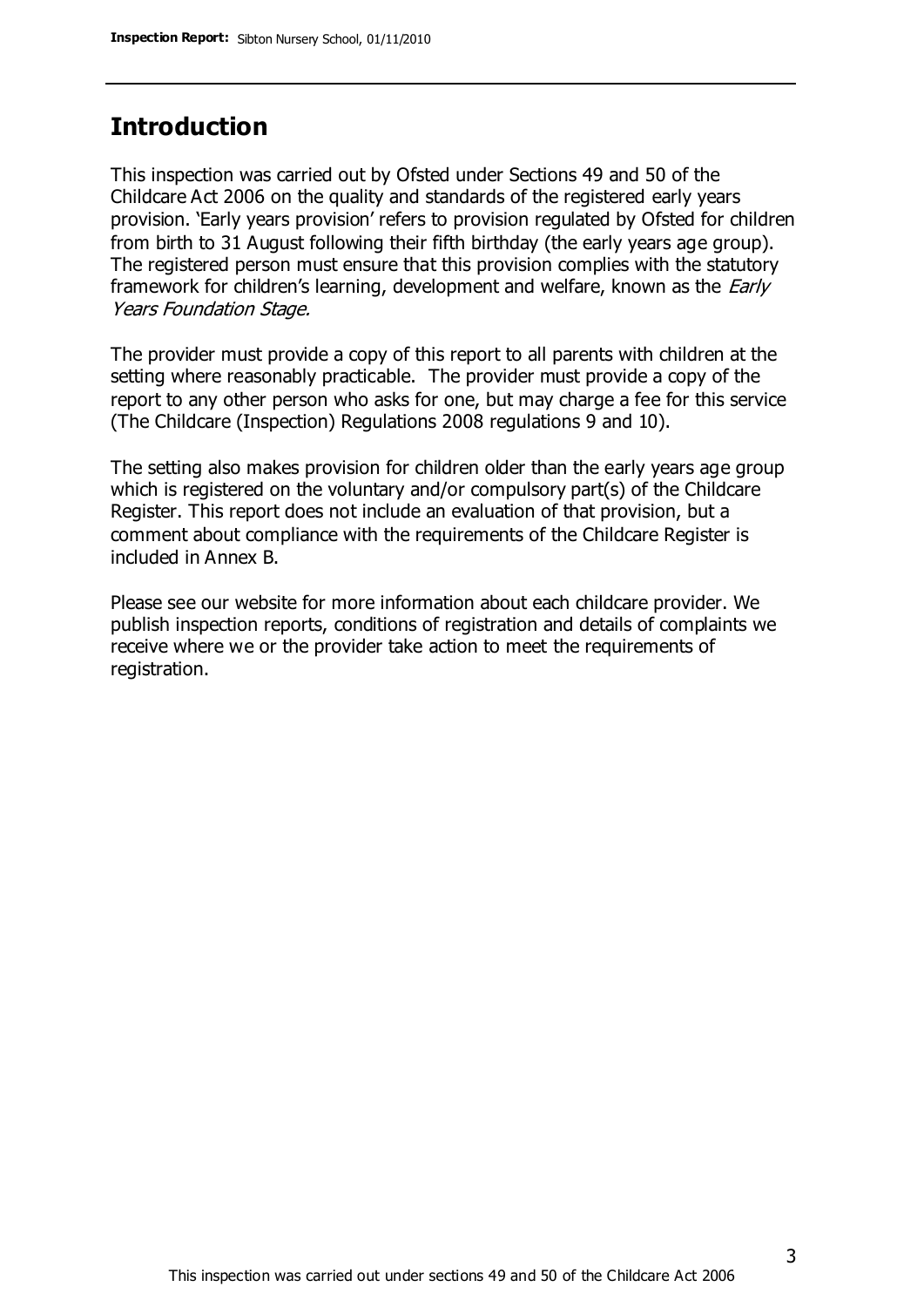# **Description of the setting**

Sibton Nursery School originally opened in 1996 and was re-registered in May 2010. It is privately owned and managed and operates from a redundant Victorian school building, in the village of Sibton, near Saxmundham, in Suffolk. There is ramped access to the building. All children share access to a secure outdoor play area, which is part grass and part tarmac.

The nursery is open school term times only, from 9am until 3.30pm Monday to Thursday and 9am until 1pm on Fridays. Children come from the local area and attend for a variety of these sessions.

The provision is registered on the Early Years Register and both the compulsory and voluntary parts of the Childcare Register. A maximum of 35 children, aged under eight years of age, may attend the setting at any one time. There are currently 40 children on roll, all of whom are within the early years age range. The setting provides funded early education for three- and four-year-olds. Staff support children with special educational needs and/or disabilities and children who have English as an additional language.

There are seven members of staff. The nursery is run by a qualified teacher, supported by a deputy who has a Level 3 qualification and is studying toward a foundation degree in Early Years Childcare. Both of these staff work at the nursery full time. Two nursery assistants work part-time and have Level 2 Childcare qualifications. They both are studying towards CACHE Level 3 courses. The nursery is supported by two supply staff one of whom is a qualified teacher and one of whom is a Level 3 Qualified Nursery Nurse. An additional member of staff is working towards Level 1.

# **The overall effectiveness of the early years provision**

Overall the quality of the provision is good.

Children are happy and settle swiftly at this welcoming and stimulating nursery. Their individuality is valued and practice is inclusive. Experienced and committed staff work co-operatively to care for the children, support their play and enhance their learning. Positive and trusting partnerships are established with parents and carers, ensuring children receive consistent support with their care, development and learning. Most documentation and procedures are in place to promote children's welfare and there is a satisfactory method of monitoring children's individual progress through the Early Years Foundation Stage. A method of selfevaluation has been utilised which highlights the group's strengths and identifies some of the areas for development.

## **What steps need to be taken to improve provision further?**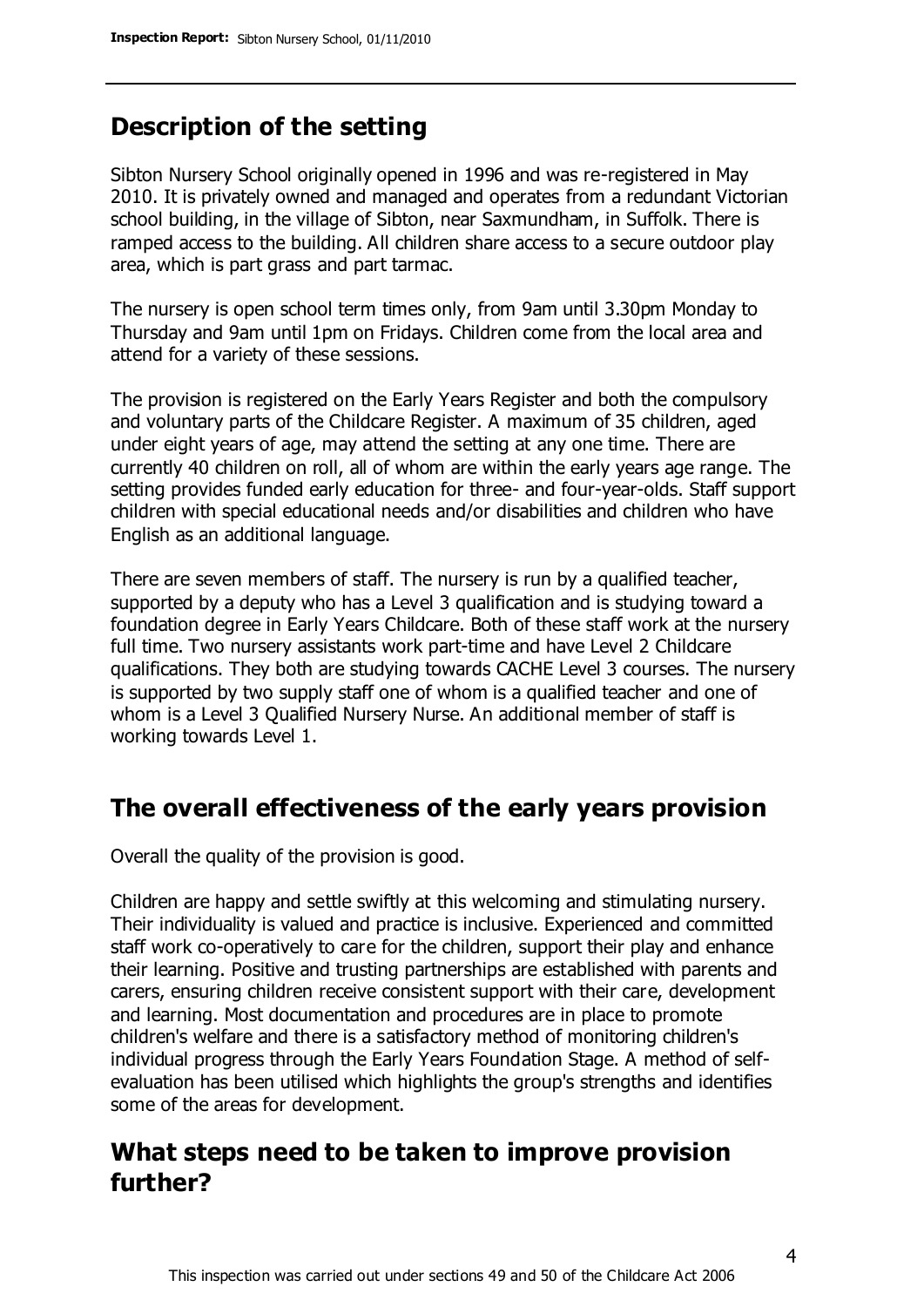To further improve the early years provision the registered person should:

- review the method of recording children's progress to ensure learning and development priorities for each child are identified and used to inform weekly planning
- consider appealing ways of encouraging children to write for a purpose in their play, for example, writing their own names on their paintings and explore ways of increasing children's skills and independence at lunchtimes, for example, serving themselves
- review documentation to ensure records are well organised and swiftly retrievable and are maintained as required by the Early Years Foundation Stage Framework, for example, recording ongoing safety checks.

# **The effectiveness of leadership and management of the early years provision**

Well-deployed staff are watchful of the children and attentive to their safety. An overall risk assessment has been undertaken for the premises, to minimise risks to children, and premises are kept secure once all children have arrived. However, ongoing safety checks are not recorded. There are effective procedures for emergency evacuation in place, which is regularly practised. There is a designated safeguarding officer and most staff have attended safeguarding children training. All staff have a secure awareness and understanding of safeguarding issues and are clear of their responsibilities to protect children. The group has a written safeguarding policy, plus local safeguarding contact details to refer to should they have concerns about a child. Required procedures are in place to ensure staff's suitability to work with children. This means that children are well safeguarded.

All required staff training is up-to-date and ongoing staff development and training are actively encouraged, with appraisals completed annually. Staff are experienced and work cooperatively together to aid the running of each session. Regular staff meetings enable all staff to be involved in the group's development. Reflection of practice is ongoing and the group has recently utilised the Ofsted self-evaluation form to review their practice and to help identify some areas for development. All staff and management have a commitment to ongoing development. Consequently the quality of care and learning for young children continues to improve.

The group has a positive attitude and approach towards diversity and promotes good inclusive practice. They work closely with parents, liaising with other childcare or health professionals if required, to try to ensure each child receives appropriate support at an early stage. Their positive approach is further reflected in the resources and activities available. Adequate registration details are obtained about each child to support their welfare and signed, written consents are in place to ensure children are cared for according to their parents' wishes. All records are securely kept, however, they are not always readily retrievable or well organised. Suitable information and written policies are in place and are made available to parents.

Staff establish trusting partnerships with parents, which promotes children's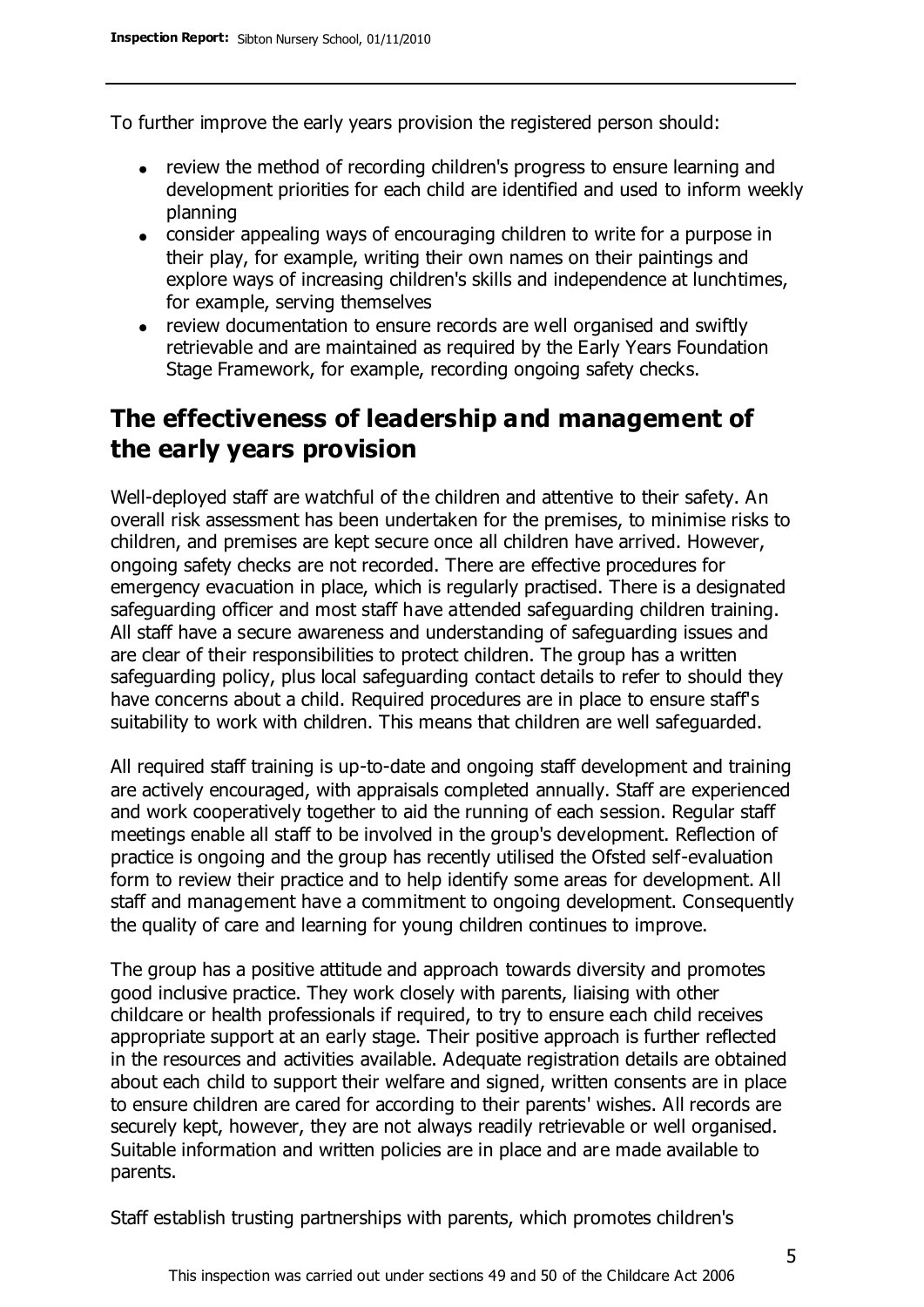welfare and continuity of care. An 'All About Me' booklet, completed when each child starts, enables parents to share more detail about their child to help staff get to know them. Comments received from parents during the inspection are generally positive. They find staff friendly and approachable and state their children are happy and settled. Parents are able to review their child's development records at any time and have regular opportunities to discuss any issues with staff. Regular parent evenings enable more in-depth feedback from their child's key person. Parents' views are valued and also sought through questionnaires. The nursery has established positive links with local schools, to promote smooth transitions for the children. The group receives support from local authority advisory staff, and other professionals who support children with additional needs, as required.

# **The quality and standards of the early years provision and outcomes for children**

Children are happy at the group and settle swiftly. They form positive relationships with staff and their peers and know one another by name. They confidently approach and talk with staff and are developing a broad vocabulary. Children's individuality is embraced and welcomed and children are treated with kindness and respect. Staff are positive role models and children respond well to their calm and consistent approach. Children's behaviour is good and they are learning to be polite and considerate of one another. Staff support this further in small groups, encouraging turn-taking and listening to others.

Staff have a good understanding of the Early Years Foundation Stage and recognise the importance of children learning through play and first hand experiences. The 'Learning Diaries', used for monitoring children's progress, contain photographs and brief descriptions, which are mostly linked to the areas of learning. However, these are not always used to identify a child's next steps or to inform future planning. The group has a wealth of good quality resources which are stored on low-level shelving, enabling children to have free access and initiate their own activities. They have free access to outside enabling them to choose their preferred environment. Staff are at the early stages of developing a concept known as 'possibility thinking'. This enables children to initiate and explore their own ideas and interests further and activities are flexible to incorporate any ideas emanating from the children. This means children are encouraged to think creatively and critically.

Children learn about the world around them through topics and outings in their local community. For example, they go for nature walks and also explore a building site. Staff introduce a variety of activities to widen children's learning experiences and to raise their awareness and appreciation of diversity. For example, reading a story about a Hindu child and introducing real Indian sweets for the children to try.

Examples of children's artwork adorn the walls, helping children feel their efforts are important and valued. Children have opportunities to recognise their names as their coat pegs are labelled. They also find their own name card as they arrive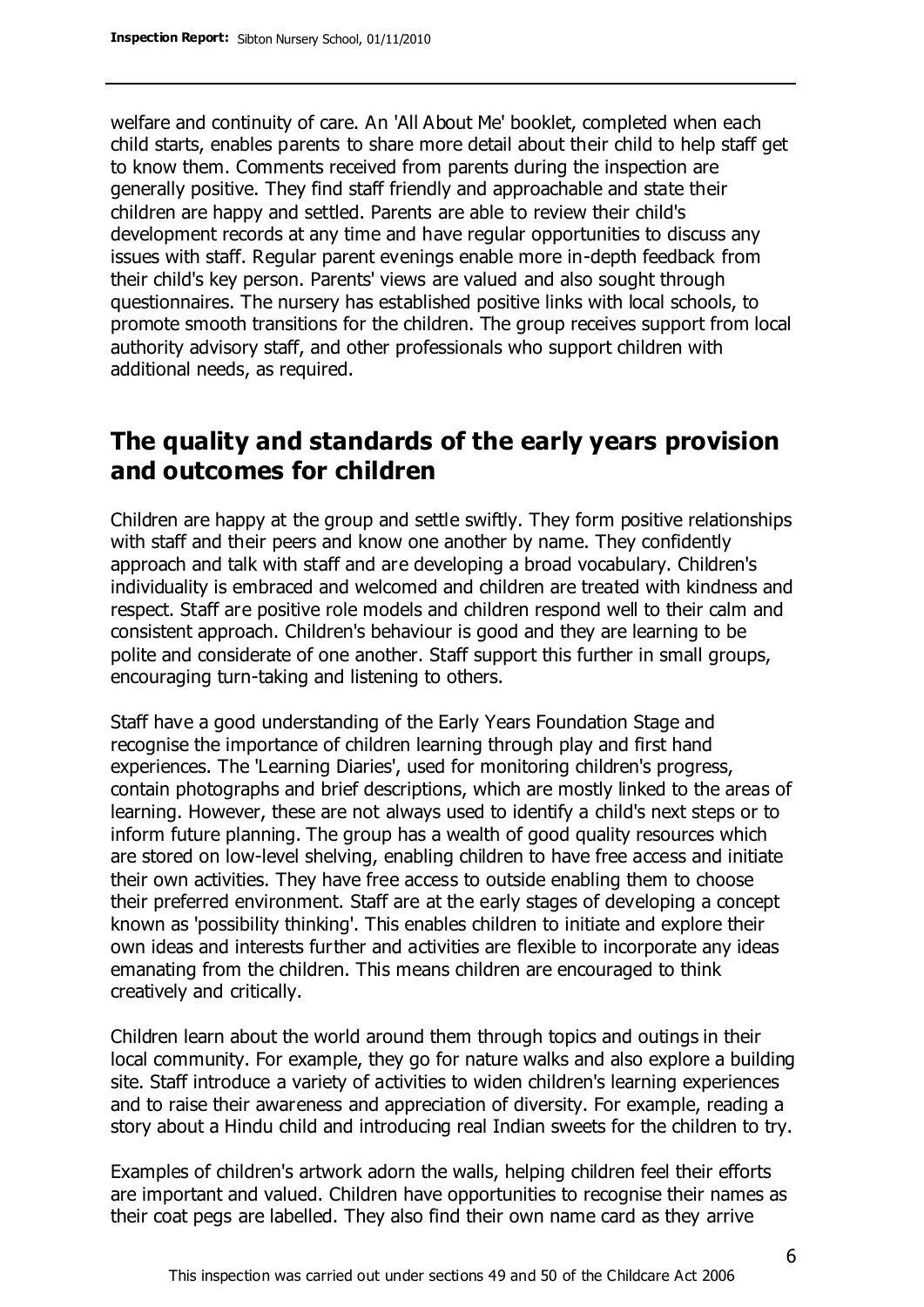which they are then encouraged to copy. This is a difficult task for some of the children. There are some opportunities to write for a purpose during their play although this is somewhat limited. Children have regular opportunities to explore a broad variety of media and textures, such as water, sand and paint. They delight in mixing paste into dry powder paint on the table top and noting the changes of colours and texture. They enjoy making patterns with their fingers in the paint, which encourages their pre-writing skills.

Mostly healthy options are presented to the children at snack and mealtimes. Children enjoy helping to prepare food such as the banana milkshake for afternoon snack. However, at lunch time some opportunities are missed to involve the children and increase their skills and independence, as staff do most of the preparation and serving. Drinking water is readily available, ensuring the children are well hydrated.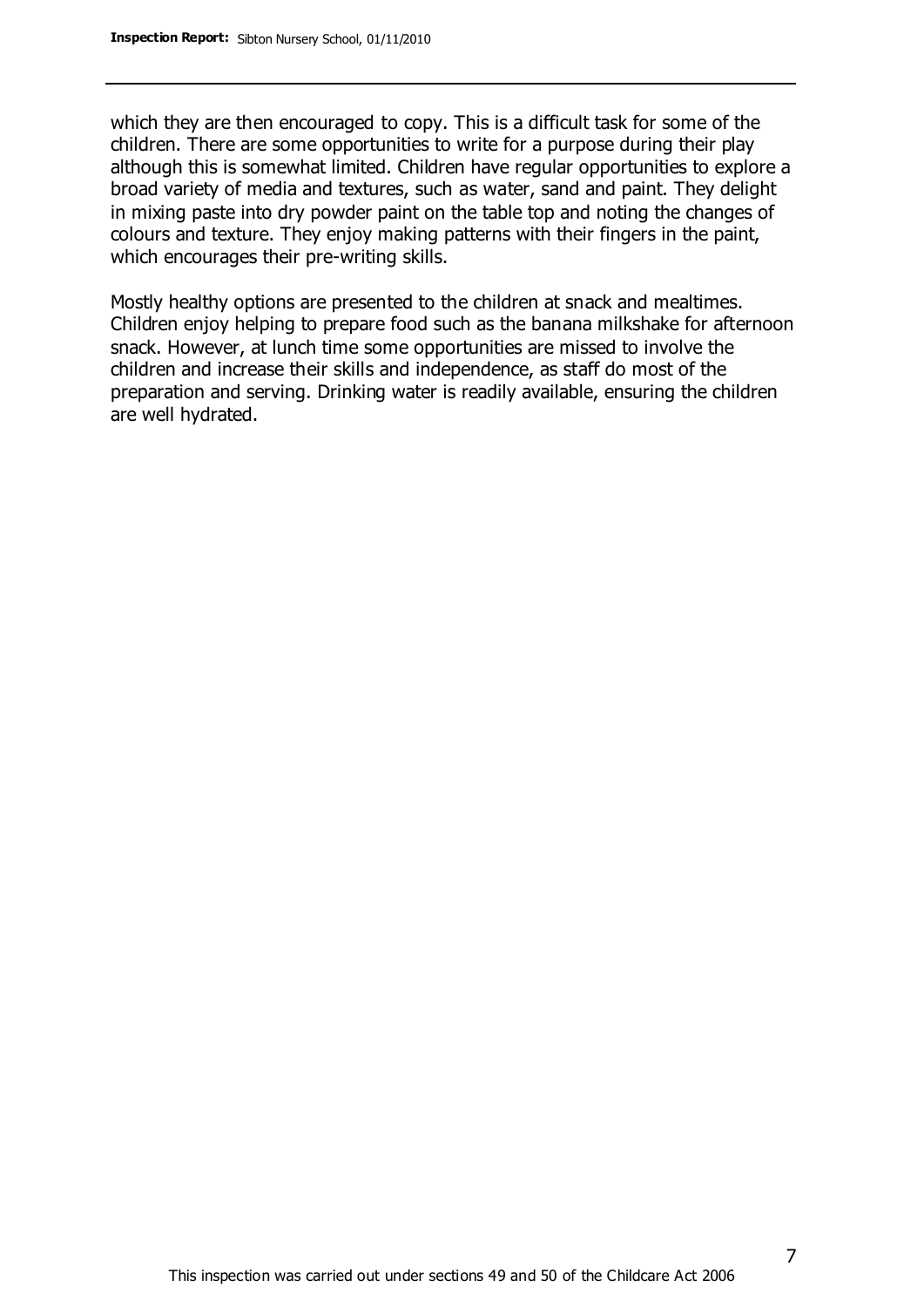# **Annex A: record of inspection judgements**

#### **The key inspection judgements and what they mean**

Grade 1 is Outstanding: this aspect of the provision is of exceptionally high quality Grade 2 is Good: this aspect of the provision is strong Grade 3 is Satisfactory: this aspect of the provision is sound Grade 4 is Inadequate: this aspect of the provision is not good enough

### **The overall effectiveness of the early years provision**

| How well does the setting meet the needs of the<br>children in the Early Years Foundation Stage? |  |
|--------------------------------------------------------------------------------------------------|--|
| The capacity of the provision to maintain continuous                                             |  |
| improvement                                                                                      |  |

### **The effectiveness of leadership and management of the early years provision**

| The effectiveness of leadership and management of the             |  |
|-------------------------------------------------------------------|--|
| <b>Early Years Foundation Stage</b>                               |  |
| The effectiveness of leadership and management in embedding       |  |
| ambition and driving improvement                                  |  |
| The effectiveness with which the setting deploys resources        |  |
| The effectiveness with which the setting promotes equality and    |  |
| diversity                                                         |  |
| The effectiveness of safeguarding                                 |  |
| The effectiveness of the setting's self-evaluation, including the |  |
| steps taken to promote improvement                                |  |
| The effectiveness of partnerships                                 |  |
| The effectiveness of the setting's engagement with parents and    |  |
| carers                                                            |  |

## **The quality of the provision in the Early Years Foundation Stage**

The quality of the provision in the Early Years Foundation Stage  $\vert$  2

## **Outcomes for children in the Early Years Foundation Stage**

| <b>Outcomes for children in the Early Years Foundation</b>    |  |
|---------------------------------------------------------------|--|
| <b>Stage</b>                                                  |  |
| The extent to which children achieve and enjoy their learning |  |
| The extent to which children feel safe                        |  |
| The extent to which children adopt healthy lifestyles         |  |
| The extent to which children make a positive contribution     |  |
| The extent to which children develop skills for the future    |  |

Any complaints about the inspection or report should be made following the procedures set out in the guidance available from Ofsted's website: www.ofsted.gov.uk